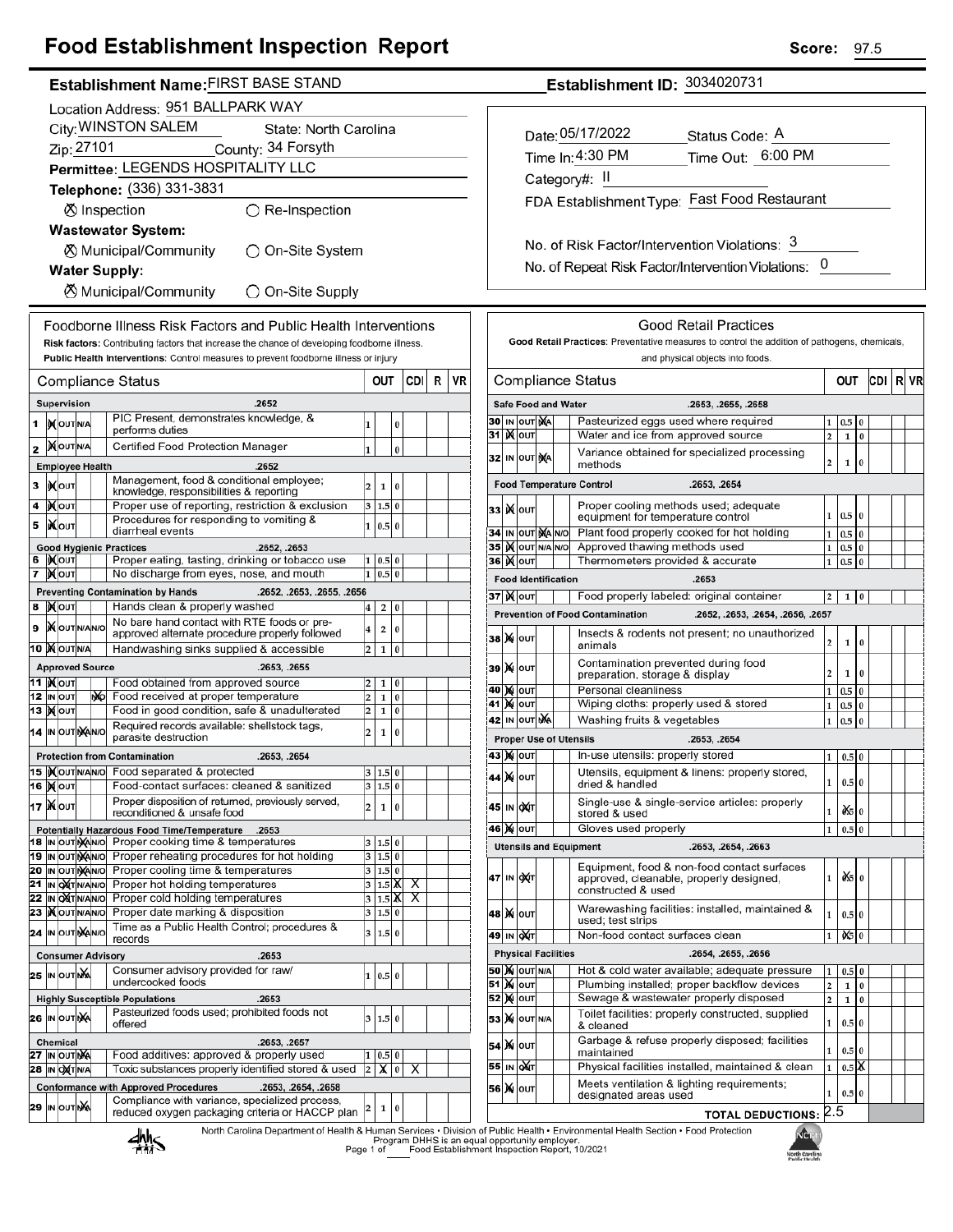|                                                 |                                                                                                     | <b>Comment Addendum to Food Establishment Inspection Report</b>  |      |  |  |  |  |  |
|-------------------------------------------------|-----------------------------------------------------------------------------------------------------|------------------------------------------------------------------|------|--|--|--|--|--|
| Establishment Name: FIRST BASE STAND            |                                                                                                     | Establishment ID: 3034020731                                     |      |  |  |  |  |  |
| Location Address: 951 BALLPARK WAY              |                                                                                                     | Date: 05/17/2022<br>$X$ Inspection Re-Inspection                 |      |  |  |  |  |  |
| City: WINSTON SALEM                             | State:NC                                                                                            | Comment Addendum Attached?<br>$ \mathsf{X} $<br>Status Code: A   |      |  |  |  |  |  |
| County: 34 Forsyth                              | Zip: 27101                                                                                          | Water sample taken? $\Box$ Yes $\Box$ No<br>Category #: II       |      |  |  |  |  |  |
| Water Supply:                                   | Wastewater System: X Municipal/Community   On-Site System<br>X Municipal/Community □ On-Site System | Email 1:kedwards@legends.net                                     |      |  |  |  |  |  |
| Permittee: LEGENDS HOSPITALITY LLC              |                                                                                                     | Email 2:                                                         |      |  |  |  |  |  |
| Telephone: (336) 331-3831                       |                                                                                                     | Email 3:                                                         |      |  |  |  |  |  |
|                                                 |                                                                                                     | <b>Temperature Observations</b>                                  |      |  |  |  |  |  |
|                                                 |                                                                                                     | Effective January 1, 2019 Cold Holding is now 41 degrees or less |      |  |  |  |  |  |
| Location<br>Item<br>Jacqueline Hairston 8-18-24 | Temp Item<br>Location<br>0                                                                          | Temp Item<br>Location                                            | Temp |  |  |  |  |  |
| hot cabinet<br>chili                            | 120                                                                                                 |                                                                  |      |  |  |  |  |  |
| reheat<br>chili                                 | 193                                                                                                 |                                                                  |      |  |  |  |  |  |
| hot cabinet<br>hot dog                          | 148                                                                                                 |                                                                  |      |  |  |  |  |  |
| pdd                                             | 145                                                                                                 |                                                                  |      |  |  |  |  |  |
| refrigerator<br>slaw                            | 39                                                                                                  |                                                                  |      |  |  |  |  |  |
| domino's make unit<br>pepperoni                 | 49                                                                                                  |                                                                  |      |  |  |  |  |  |
| 3 comp<br>water                                 | 142                                                                                                 |                                                                  |      |  |  |  |  |  |
| Ħ<br>quat-ppm                                   | 200                                                                                                 |                                                                  |      |  |  |  |  |  |
|                                                 |                                                                                                     |                                                                  |      |  |  |  |  |  |
|                                                 |                                                                                                     |                                                                  |      |  |  |  |  |  |
|                                                 |                                                                                                     |                                                                  |      |  |  |  |  |  |
|                                                 |                                                                                                     |                                                                  |      |  |  |  |  |  |
|                                                 |                                                                                                     |                                                                  |      |  |  |  |  |  |
|                                                 |                                                                                                     |                                                                  |      |  |  |  |  |  |
|                                                 |                                                                                                     |                                                                  |      |  |  |  |  |  |
|                                                 |                                                                                                     |                                                                  |      |  |  |  |  |  |

| Person in Charge (Print & Sign): Kit                                                              | First          | <b>Edwards</b>              | Last                                                                                    |                                                                    |
|---------------------------------------------------------------------------------------------------|----------------|-----------------------------|-----------------------------------------------------------------------------------------|--------------------------------------------------------------------|
|                                                                                                   | First          |                             | Last                                                                                    |                                                                    |
| Regulatory Authority (Print & Sign): Nora                                                         |                | Sykes                       |                                                                                         |                                                                    |
| REHS ID: 2664 - Sykes, Nora                                                                       |                |                             |                                                                                         | Verification Required Date:                                        |
| REHS Contact Phone Number: (336) 703-3161<br>North Carolina Department of Health & Human Services | Page 1 of ____ | ● Division of Public Health | DHHS is an equal opportunity employer.<br>Food Establishment Inspection Report, 10/2021 | <b>e</b> Environmental Health Section<br>• Food Protection Program |